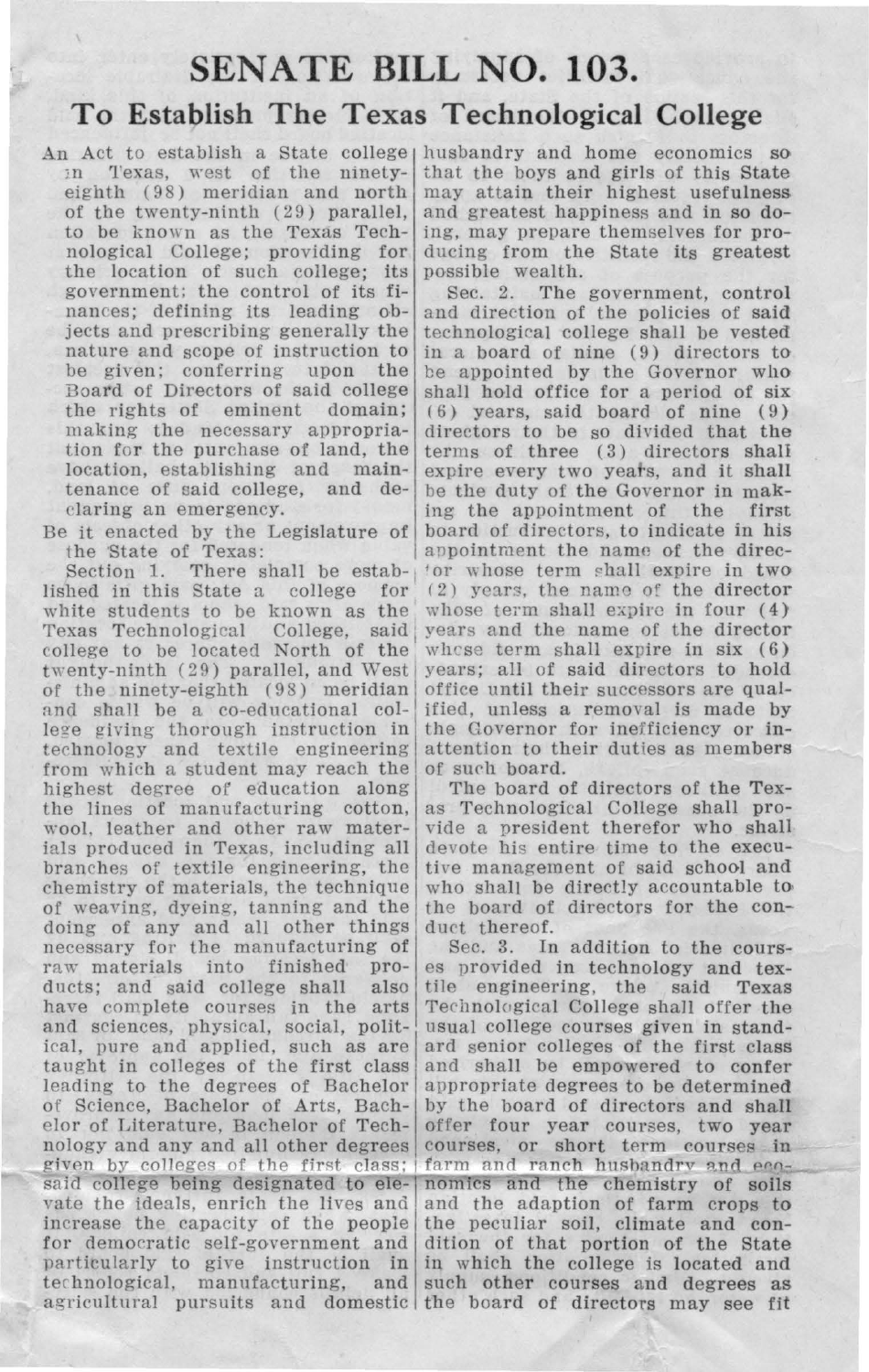to provide as a means of supplying matters as appropriately enter into the educational facilities necessary the selection of the desirable  $loga$ the educational facilities necessary the selection of the desirable loca-<br>for this section of the State, and it tion of an institution of this kind shall be the duty of the board of directors to furnish such assistance directors to furnish such assistance locating board shall not be influenced to the faculty and students of said to any degree in the determination to the faculty and students of said to any degree in the determination college as will enable them to do of its selection of a location by college as will enable them to do of its selection of a location by original research work and to apply offers and promises of bonuses and original research work and to apply offers and promises of bonuses and<br>the latest and most approved method gifts, directly or indirectly to the the latest and most approved method gifts, directly or indirectly to the of manufacturing and, in general, State of Texas, as a consideration of manufacturing and, in general, State of Texas, as a consideration<br>to afford the facilities of the college for the location of said college at to afford the facilities of the college for the location of said college at for the purpose of originating,  $de$ - any particular place, but a primary for the purpose of originating, de- any particular place, but a primary<br>veloping, supporting and maintaining consideration which shall outweigh all of those agencies, (physical, men- all others in the minds of the mem-<br>tal and moral) for the development bers of the locating board, shall be tal and moral) for the development bers of the locating board, shall be of the physical, mental and moral to locate this college where it can. of the physical, mental and moral welfare of the students who attend welfare of the students who attend in the future, render the greatest the college and for the further pur-<br>service to the State and to the secpose of developing the material re- tion of the United States for which sources of the State to their highest it is especially intended; but this point of value and usefulness by is not to be interpreted to mean that teaching the arts of commerce, and the board of directors shall not have teaching the arts of commerce, and manufacturing. All male students manufacturing. All male students authority to accept gifts of land, attending this college shall be re- money for students' loans, permanent quired to receive such instruction in  $\vert$  improvement or any other objects of military science and tactics as the value when tendered for the purpose military science and tactic<mark>s as the</mark><br>board of directors may prescribe board of directors may prescribe of more completely carrying out the which shall, at all times, comply in purpose of this Act; said gifts to be full with the requirements of the United States Government now giv-<br>established and if a suitable location<br>en as a pre-requisite to any aid now for said college is offered by any city en as a pre-requisite to any aid now  $\frac{\text{for said college is offered by any city}}{\text{or commity}}$ . The lands bought extended or hereafter to be extend-  $\sigma$  community. The lands bought ad by the Government of the Huited shall be so located that the adminised by the Government of the United  $\vert$  shall be so located that the adminis-<br>Stats to State institutions of this tration building will be within con-Stats to State institutions of this train building while male  $\frac{1}{\text{pi}}$  character and all such students shall. during their attend-<br>students shall. during their attendstudents shall, during their attend- section of the town where located, ance at such college, be subject to  $\vert$  or the place where the students re-<br>such military discipline and control side. as the board of directors may pre- Sec. 5. The said locating board

Sec. 4. The Chairman of the State Board of Control and the State Su-<br>negative of Control and the State Su-<br>negative and agree with the owner or perintendent of Public Instruction, college and agree with the owner or the President of the University of  $\frac{1}{2}$  owners thereof upon the price to be Texas, the President of the College paid therefor, which said agreem of Industrial Arts of Texas and the President of the Agricultural and the said locating board, signed and Mechanical College of Texas, shall delivered to the board of directors Mechanical College of Texas, shall delivered to the board of directors<br>constitute a board charged with the <sup>herein</sup> provided for, who shall there-<br>responsibility for the location of the upon have full authority to contract responsibility for the location of the upon have full authority to contract<br>Texas Technological College a ma-<br> $\frac{1}{2}$  for the purchase of said land for said Texas Technological College, a majority of whom shall be authorized purpose and, upon the approval of to act under the terms of this bill the title thereto by the Attorney to act under the terms of this bill  $\frac{f}{f}$  the title thereto by the Attorney in the location of said scbool; said General of the State of Texas, to in the location of said school; said  $\begin{bmatrix} \text{General} & \text{of} \\ \text{e} & \text{of} \end{bmatrix}$  and the state of Texas, to board being restricted in the choice  $\begin{bmatrix} \text{pay} & \text{for} \\ \text{say} & \text{for} \end{bmatrix}$  and and any improveof the location to the area mentiened ments thereon in any sum not to in Section 1 of this Act and as soon exceed one hundred and fifty thouafter the passage and approval of  $\begin{bmatrix} \text{rand} & (\$150,000,00) & \text{dollars.} \\ \text{this Act as practical, said locating} & \text{Sec. 6. It is further provided.} \end{bmatrix}$ this Act as practical, said locating<br>board shall make careful investigaboard shall make careful investiga- that, when said locating board has tion of proposed sites for the said selected a site for said college, it tion of proposed sites for the said selected a site for said college, it institution. Consideration shall be shall be the duty of said board to institution. Consideration shall be shall be the duty of said board to given to climatic conditions, supply make a full and complete report of of water, accessibility and such other all details connected with the selec-

for this section of this kind.<br>It is further provided that the said. consideration which shall outweigh<br>all others in the minds of the memit is especially intended; but this<br>is not to be interpreted to mean that money for students' loans, permanent<br>improvement or any other objects of purpose of this Act; said gifts to be made after said school is located and

scribe. shall have authority to select ap-<br>Sec 4. The Chairman of the State proximately two thousand (2000) paid therefor, which said agreement<br>shall be reduced to writing and by exceed one hundred and fifty thou-<br>sand (\$150,000,00) dollars.

make a full and complete report of